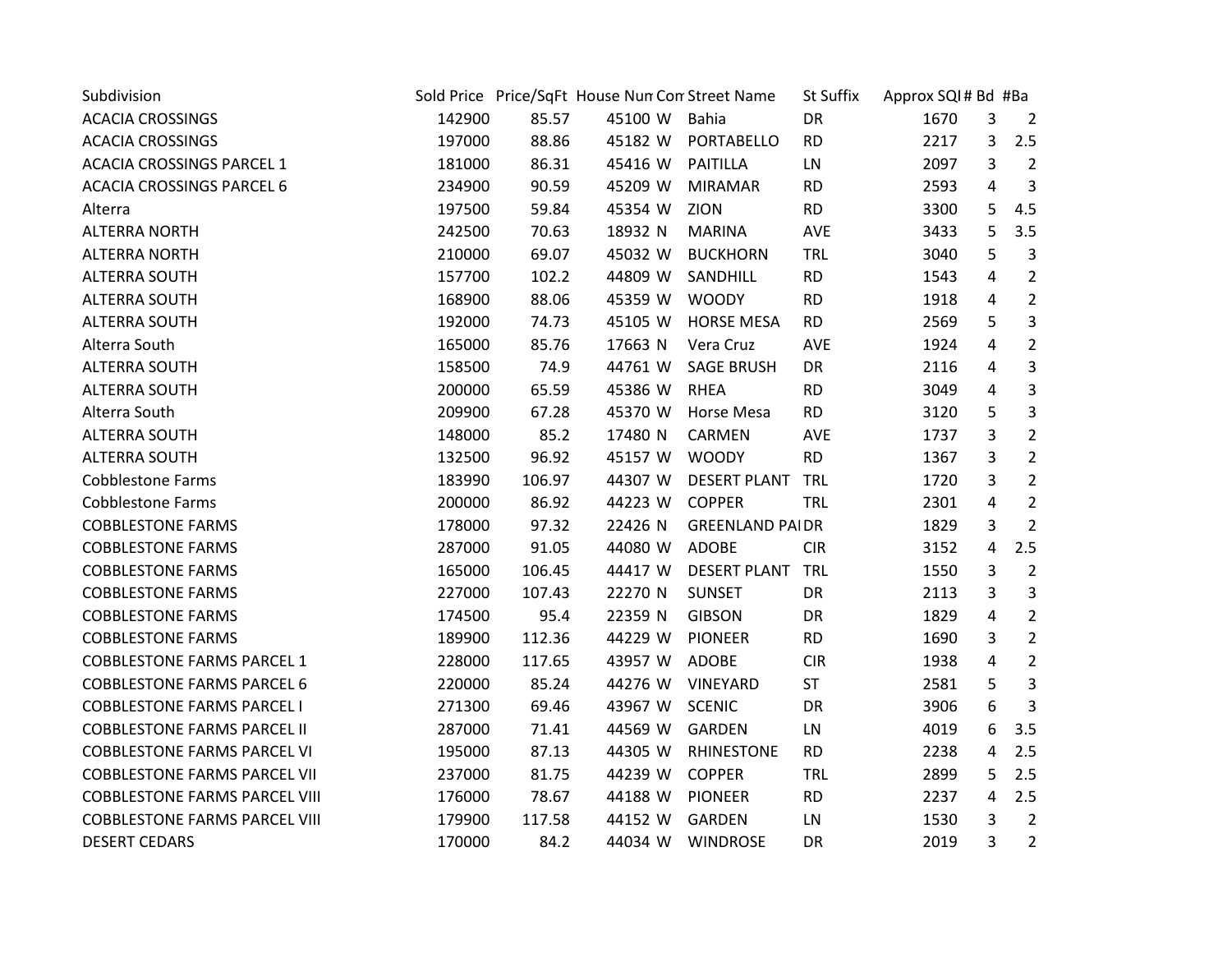| <b>DESERT CEDARS</b>                    | 220000 | 92.7   | 44390 W | <b>BUCKHORN</b>   | <b>TRL</b> | 2373 | 3              | 3              |
|-----------------------------------------|--------|--------|---------|-------------------|------------|------|----------------|----------------|
| Desert Passage                          | 184990 | 100.05 | 41048 W | Patricia          | LN         | 1849 | 3              | $\overline{2}$ |
| Desert Passage                          | 259000 | 81.96  | 40291 W | <b>LOCOCO</b>     | <b>ST</b>  | 3160 | 4              | 3              |
| <b>DESERT PASSAGE</b>                   | 229000 | 78.99  | 40335 W | <b>ART</b>        | PL         | 2899 | 4              | 2.5            |
| GLENNWILDE                              | 154900 | 96.69  | 18222 N | CALACERA          | <b>ST</b>  | 1602 | 3              | $\overline{2}$ |
| <b>GLENNWILDE</b>                       | 199000 | 73.84  | 42564 W | PALMYRA           | LN         | 2695 | 4              | 2.5            |
| Glennwilde                              | 195000 | 106.27 | 19516 N | <b>FALCON</b>     | LN         | 1835 | $\overline{4}$ | 3              |
| Glennwilde                              | 167000 | 76.99  | 41423 W | Capistrano        | DR         | 2169 | 3              | 2.5            |
| Glennwilde                              | 176500 | 101.72 | 41918 W | <b>CORVALIS</b>   | LN         | 1735 | 3              | $\overline{2}$ |
| <b>GLENNWILDE</b>                       | 180000 | 115.02 | 19310 N | <b>PORTAROSA</b>  | DR         | 1565 | 3              | $\overline{2}$ |
| <b>GLENNWILDE</b>                       | 179900 | 73.1   | 42565 W | LUCERA            | <b>CT</b>  | 2461 | 4              | 3              |
| <b>GLENNWILDE</b>                       | 165000 | 105.7  | 42430 W | <b>MONTEVERDE</b> | DR         | 1561 | 3              | $\overline{2}$ |
| Glennwilde SILVER OAK PARCEL 8          | 330000 | 108.3  | 41902 W | <b>ALMIRA</b>     | DR         | 3047 | 4              | 2.5            |
| GLENNWILDE, HAWTHORNE PARCEL 2: SEC 26- | 185000 | 118.29 | 41875 W | Somerset          | DR         | 1564 | 3              | $\overline{2}$ |
| Hidden Valley Estates Unit 1            | 109000 | 49.91  | 48290 W | <b>GALVESTON</b>  | <b>CT</b>  | 2184 | 4              | $\overline{2}$ |
| HIDDEN VALLEY ESTATES UNIT 6            | 58000  | 38.66  | 275 N   | CONEJO            | <b>RD</b>  | 1500 | 4              | $\overline{2}$ |
| Homestead                               | 125000 | 81.85  | 40740 W | Sanders           | <b>WAY</b> | 1527 | 3              | $\overline{2}$ |
| <b>HOMESTEAD NORTH</b>                  | 289900 | 82.19  | 41033 W | <b>COLTIN</b>     | <b>WAY</b> | 3527 | 5              | 2.5            |
| <b>HOMESTEAD NORTH</b>                  | 174900 | 79.79  | 40143 W | <b>THORNBERRY</b> | LN         | 2192 | 5              | $\overline{3}$ |
| <b>HOMESTEAD NORTH</b>                  | 146500 | 99.93  | 39964 W | SANDERS           | <b>WAY</b> | 1466 | 4              | $\overline{2}$ |
| <b>HOMESTEAD NORTH</b>                  | 142000 | 133.2  | 20641 N | <b>HERBERT</b>    | AVE        | 1066 | $\overline{2}$ | $\overline{2}$ |
| <b>HOMESTEAD NORTH</b>                  | 229500 | 109.44 | 20164 N | <b>TAMMY</b>      | ST         | 2097 | 4              | $\overline{2}$ |
| <b>HOMESTEAD NORTH</b>                  | 263000 | 75.48  | 40781 W | <b>ROBBINS</b>    | DR         | 3484 | 4              | 2.5            |
| <b>HOMESTEAD NORTH</b>                  | 185250 | 84.55  | 40453 W | SANDERS           | <b>WAY</b> | 2191 | 3              | 2.5            |
| <b>HOMESTEAD NORTH</b>                  | 163000 | 106.82 | 40370 W | SANDERS           | <b>WAY</b> | 1526 | 3              | $\overline{2}$ |
| <b>HOMESTEAD NORTH</b>                  | 152900 | 104.36 | 40455 W | THORNBERRY        | LN         | 1465 | 3              | $\overline{2}$ |
| <b>HOMESTEAD NORTH</b>                  | 252000 | 77.8   | 41168 W | <b>THORNBERRY</b> | LN         | 3239 | 4              | 2.5            |
| HOMESTEAD NORTH                         | 303000 | 85.91  | 41141 W | <b>COLTIN</b>     | <b>WAY</b> | 3527 | 4              | 2.5            |
| <b>HOMESTEAD NORTH</b>                  | 270400 | 70.91  | 20801 N | <b>ALEXIS</b>     | AVE        | 3813 | 4              | 2.5            |
| <b>HOMESTEAD NORTH</b>                  | 140000 | 131.33 | 20750 N | <b>TAMMY</b>      | ST         | 1066 | 3              | $\overline{2}$ |
| <b>MARICOPA MEADOWS</b>                 | 169900 | 64.28  | 18171 N | <b>MADISON</b>    | <b>RD</b>  | 2643 | 4              | 2.5            |
| Maricopa Meadows                        | 166000 | 80.19  | 46024 W | Sky               | LN         | 2070 | 4              | $\overline{2}$ |
| Maricopa Meadows                        | 162000 | 85.62  | 46068 W | Tucker            | <b>RD</b>  | 1892 | 4              | 3              |
| <b>MARICOPA MEADOWS</b>                 | 189000 | 69.54  | 45554 W | <b>KELLER</b>     | <b>DR</b>  | 2718 | 4              | 2.5            |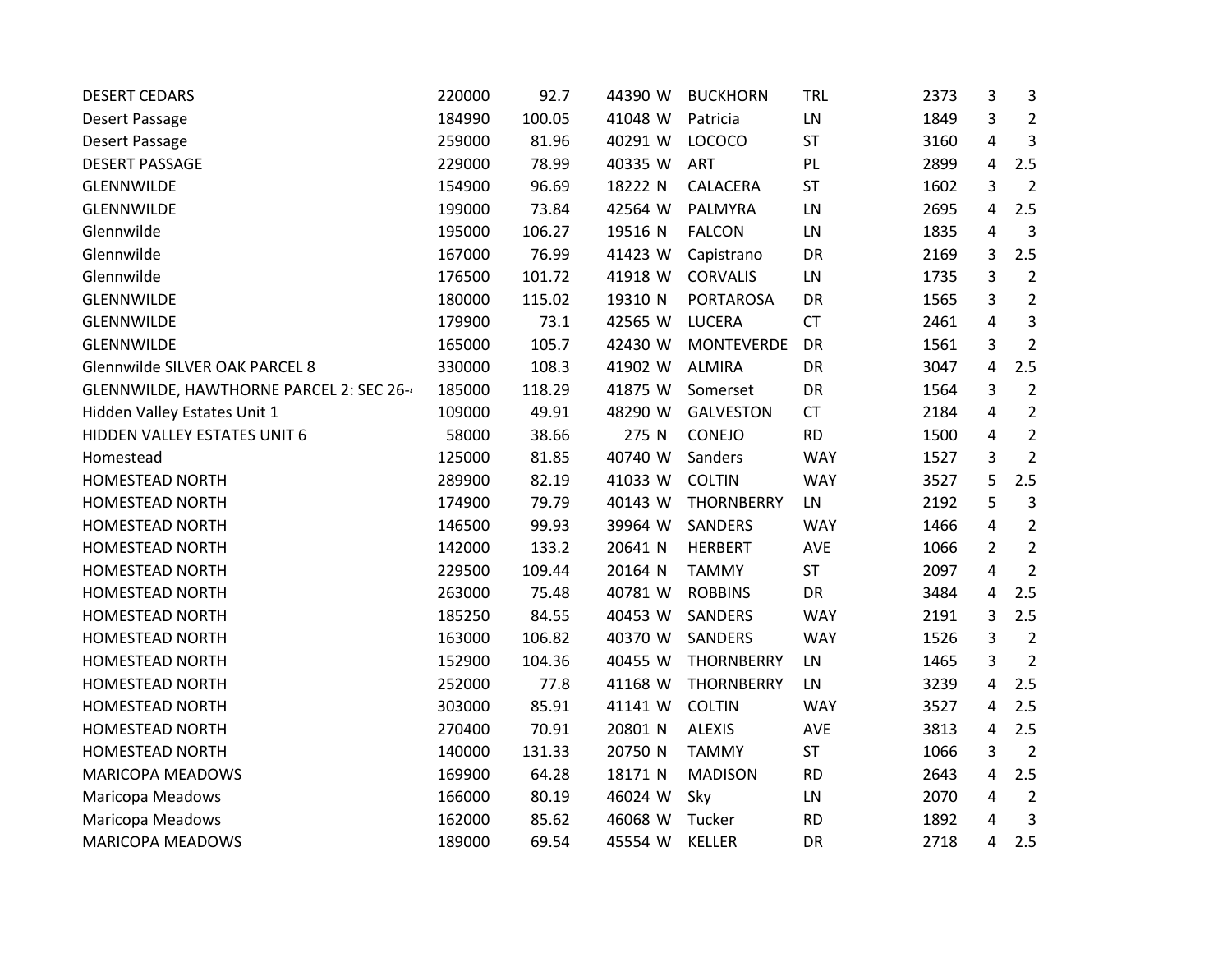| Maricopa Meadows                 | 135000 | 112.88 | 45998 W | SHERIDAN               | <b>RD</b> | 1196 | 3              | 2              |
|----------------------------------|--------|--------|---------|------------------------|-----------|------|----------------|----------------|
| <b>MARICOPA MEADOWS</b>          | 164900 | 74.61  | 45764 W | WINDMILL               | DR        | 2210 | $\overline{4}$ | 3              |
| Maricopa Meadows                 | 185000 | 61.58  | 46058 W | Sky                    | LN        | 3004 | $\overline{4}$ | 2.5            |
| MARICOPA MEADOWS PARCEL 10       | 205000 | 88.86  | 46176 W | SKY                    | LN        | 2307 | 4              | $\overline{2}$ |
| MARICOPA MEADOWS PARCEL 14       | 180000 | 46.33  | 46152 W | SONNY                  | <b>RD</b> | 3885 | 6              | 3              |
| MARICOPA MEADOWS PARCEL 16       | 148500 | 98.28  | 45485 W | SHERIDAN               | <b>RD</b> | 1511 | 3              | $\overline{2}$ |
| MARICOPA MEADOWS PARCEL 16       | 159000 | 72.53  | 45470 W | WINDMILL               | DR        | 2192 | 4              | 3              |
| MARICOPA MEADOWS PARCEL 3        | 145000 | 104.76 | 45475 W | <b>BARBARA</b>         | LN        | 1384 | 3              | $\overline{2}$ |
| MARICOPA MEADOWS PARCEL 3        | 143000 | 103.24 | 45593 W | AMSTERDAM              | <b>RD</b> | 1385 | $\overline{2}$ | $\overline{2}$ |
| MARICOPA MEADOWS PARCEL 5        | 187000 | 57.43  | 45482 W | <b>GUILDER</b>         | AVE       | 3256 | $\overline{a}$ | 2.5            |
| <b>MARICOPA MEADOWS PARCEL 5</b> | 160000 | 83.12  | 45542 W | <b>GUILDER</b>         | AVE       | 1925 | $\overline{4}$ | $\overline{2}$ |
| MARICOPA MEADOWS PARCEL 6        | 205000 | 68.61  | 45781 W | <b>STARLIGHT</b>       | <b>DR</b> | 2988 | 5              | 3              |
| <b>MARICOPA MEADOWS PARCEL 8</b> | 196000 | 109.55 | 45634 W | <b>RANCH</b>           | <b>RD</b> | 1789 | 3              | $\overline{2}$ |
| MARICOPA MEADOWS PARCEL 8        | 173000 | 81.11  | 45595 W | <b>MEADOWS</b>         | LN        | 2133 | 4              | $\overline{2}$ |
| <b>PALO BREA</b>                 | 185000 | 71.29  | 44042 W | PALO TECA              | <b>RD</b> | 2595 | 4              | 3              |
| PALO BREA                        | 246000 | 95.71  | 44433 W | PALO NUEZ              | <b>ST</b> | 2570 | 4              | 3              |
| <b>PROVINCE</b>                  | 219500 | 126    | 41987 W | <b>DORSEY</b>          | DR        | 1742 | $\overline{2}$ | $\overline{2}$ |
| <b>PROVINCE</b>                  | 250000 | 143.43 | 42611 W | CANDYLAND              | PL.       | 1743 | 3              | $\overline{2}$ |
| <b>PROVINCE</b>                  | 254900 | 109.02 | 42842 W | <b>MORNING DOVILN</b>  |           | 2338 | 3              | 3              |
| Province                         | 329748 | 136.82 | 41709 W | Springtime             | <b>RD</b> | 2410 | 3              | 2.5            |
| Province                         | 262400 | 149.01 | 20208 N | Oxbow                  | LN        | 1761 | $\overline{2}$ | $\overline{2}$ |
| <b>PROVINCE Active Adult</b>     | 240000 | 136.21 | 42446 W | <b>FOUNTAINHEAD ST</b> |           | 1762 | $\overline{2}$ | $\overline{2}$ |
| PROVINCE PARCEL 13               | 187000 | 120.41 | 42003 W | <b>ELLINGTON</b>       | LN        | 1553 | $\overline{2}$ | $\overline{2}$ |
| PROVINCE PARCEL 14               | 242000 | 152.87 | 42017 W | SOLITARE               | DR        | 1583 | $\overline{2}$ | $\overline{2}$ |
| PROVINCE PARCEL 14               | 265000 | 117.77 | 42104 W | <b>RUMMY</b>           | <b>RD</b> | 2250 | 3              | $\overline{2}$ |
| PROVINCE PARCEL 16               | 178000 | 115.43 | 42398 W | <b>FOUNTAINHEAD ST</b> |           | 1542 | $\overline{2}$ | $\overline{2}$ |
| PROVINCE PARCEL 4                | 240000 | 106.99 | 42540 W | ABBEY                  | <b>RD</b> | 2243 | $\overline{2}$ | $\overline{2}$ |
| PROVINCE PARCEL 4                | 269500 | 127.72 | 42377 W | ABBEY                  | <b>RD</b> | 2110 | 3              | $\overline{2}$ |
| <b>PROVINCE PARCEL 5B</b>        | 257000 | 121.85 | 42793 W | WHISPERING WILN        |           | 2109 | 3              | 3              |
| PROVINCE PARCEL 6                | 186000 | 106.59 | 20504 N | <b>CLOUD NINE</b>      | LN        | 1745 | $\overline{2}$ | $\overline{2}$ |
| PROVINCE PARCEL 6                | 209000 | 119.83 | 20339 N | <b>SUNRISE</b>         | LN        | 1744 | 3              | $\overline{2}$ |
| PROVINCE PARCEL 6A               | 180000 | 115.38 | 20546 N | <b>BIG DIPPER</b>      | DR        | 1560 | 2              | $\overline{2}$ |
| <b>PROVINCE PARCEL 7</b>         | 151000 | 105.96 | 20706 N | <b>LICORICE</b>        | LN        | 1425 | $\overline{2}$ | $\overline{2}$ |
| <b>PROVINCE PARCEL 7</b>         | 178500 | 121.75 | 20521 N | <b>LEMON DROP</b>      | DR        | 1466 | $\overline{2}$ | $\overline{2}$ |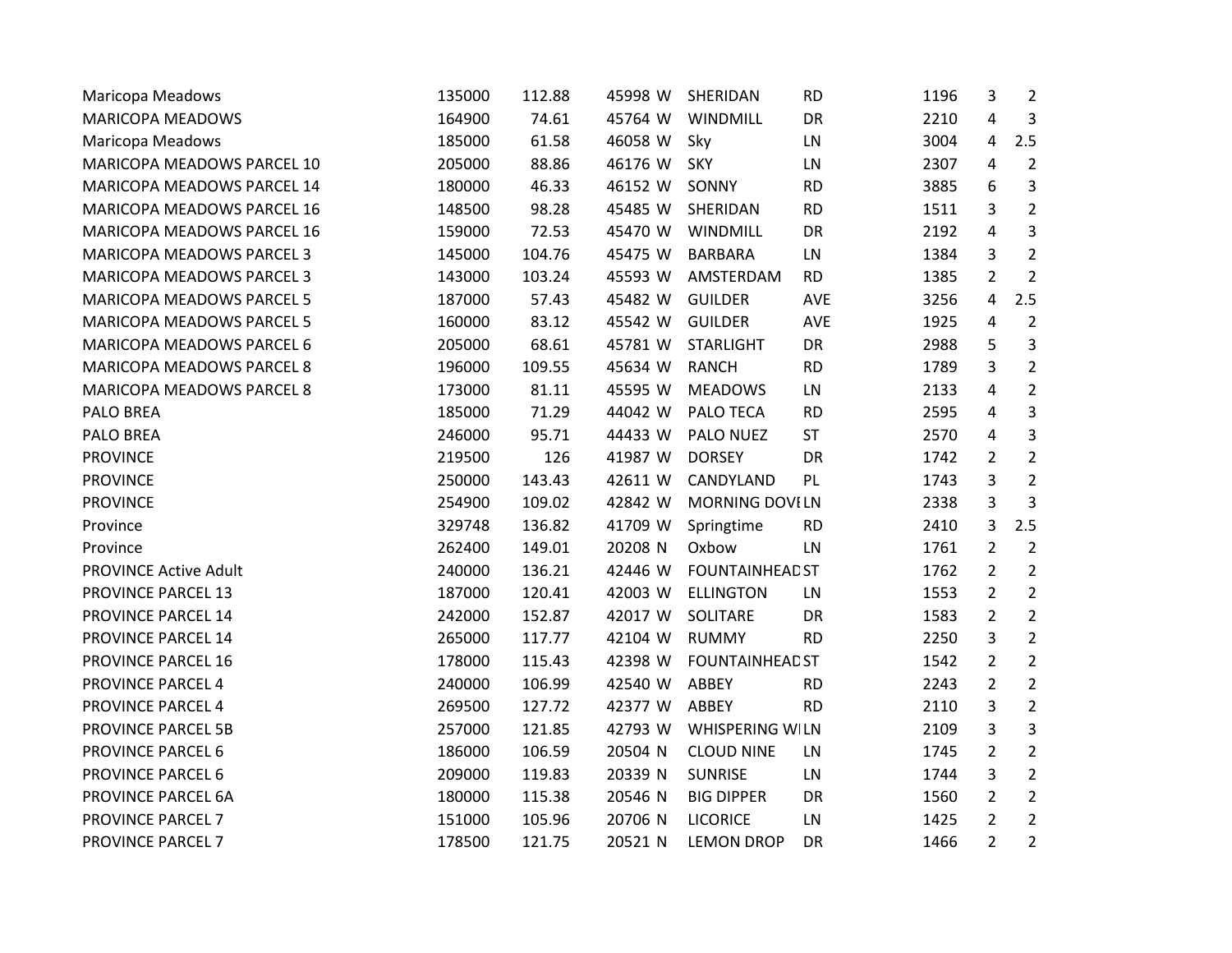| RANCHO EL DORADO                       | 170000 | 80.6   | 42444 W | <b>DESERT FAIRWA DR</b> |            | 2109 | 4 | 2.5            |
|----------------------------------------|--------|--------|---------|-------------------------|------------|------|---|----------------|
| RANCHO EL DORADO                       | 305000 | 141.13 | 21911 N | LAKESIDE                | DR         | 2161 | 3 | $\overline{2}$ |
| RANCHO EL DORADO                       | 228000 | 86.92  | 21595 N | GREENWAY                | <b>RD</b>  | 2623 | 4 | 3              |
| RANCHO EL DORADO                       | 160000 | 99.69  | 21404 N | <b>KARSTEN</b>          | DR         | 1605 | 3 | $\overline{2}$ |
| RANCHO EL DORADO                       | 176000 | 103.4  | 43668 W | Elm                     | DR         | 1702 | 3 | $\overline{2}$ |
| RANCHO EL DORADO                       | 221000 | 101.52 | 43660 W | CALE                    | DR         | 2177 | 3 | 2.5            |
| RANCHO EL DORADO                       | 175000 | 69.47  | 22455 N | <b>DAVIS</b>            | <b>WAY</b> | 2519 | 3 | 2.5            |
| RANCHO EL DORADO                       | 168000 | 92.1   | 22375 N | VANDERVEEN              | <b>WAY</b> | 1824 | 3 | $\overline{2}$ |
| RANCHO EL DORADO                       | 129000 | 118.02 | 42551 W | <b>COLBY</b>            | DR         | 1093 | 3 | $\overline{2}$ |
| RANCHO EL DORADO                       | 174500 | 75.57  | 42670 W | <b>MICHAELS</b>         | DR         | 2309 | 4 | 2.5            |
| RANCHO EL DORADO                       | 175000 | 76.86  | 42268 W | ANNE                    | LN         | 2277 | 4 | 2.5            |
| RANCHO EL DORADO                       | 189900 | 76.94  | 21440 N | VAN LOO                 | DR         | 2468 | 3 | 2.5            |
| RANCHO EL DORADO                       | 188000 | 110.52 | 43867 W | <b>RIO GRANDE</b>       | DR         | 1701 | 4 | $\overline{2}$ |
| RANCHO EL DORADO                       | 155000 | 105.22 | 43627 W | <b>ELM</b>              | DR         | 1473 | 3 | $\overline{2}$ |
| Rancho El Dorado                       | 370000 | 91     | 22226 N | Reinbold                | DR         | 4066 | 4 | 2.5            |
| RANCHO EL DORADO                       | 197990 | 102.47 | 43337 W | <b>MICHAELS</b>         | DR         | 1932 | 3 | $\overline{2}$ |
| Rancho El Dorado                       | 301250 | 100.52 | 43067 W | SUNLAND                 | DR         | 2997 | 4 | 2.5            |
| RANCHO EL DORADO                       | 330000 | 81.6   | 22051 N | <b>DESERT PARK</b>      | <b>CT</b>  | 4044 | 4 | 2.5            |
| Rancho El Dorado                       | 234500 | 94.98  | 42029 W | <b>ANNE</b>             | LN         | 2469 | 3 | $\mathbf{3}$   |
| RANCHO EL DORADO                       | 352500 | 89.13  | 22129 N | <b>CLINE</b>            | <b>CT</b>  | 3955 | 5 | $\overline{3}$ |
| RANCHO EL DORADO                       | 165000 | 96.94  | 43714 W | <b>RIO GRANDE</b>       | DR         | 1702 | 3 | $\overline{2}$ |
| RANCHO EL DORADO                       | 235000 | 84.07  | 43595 W | Chambers                | <b>CT</b>  | 2795 | 6 | 3              |
| RANCHO EL DORADO                       | 179900 | 81.95  | 41293 W | CAHILL                  | DR         | 2195 | 4 | 2.5            |
| RANCHO EL DORADO                       | 181500 | 108.81 | 43497 W | <b>CHISHOLM</b>         | DR         | 1668 | 3 | $\overline{2}$ |
| RANCHO EL DORADO PARCEL 11             | 275000 | 85.94  | 43577 W | <b>CHAMBERS</b>         | <b>CT</b>  | 3200 | 5 | 3              |
| RANCHO EL DORADO PARCEL 3              | 189000 | 112.17 | 43844 W | <b>WADE</b>             | DR         | 1685 | 3 | $\overline{2}$ |
| RANCHO EL DORADO PARCEL 39/51 PHASE 3  | 187000 | 77.49  | 21936 N | <b>BRADFORD</b>         | DR         | 2413 | 5 | 3              |
| RANCHO EL DORADO PARCEL 5              | 240000 | 125.06 | 22437 N | <b>AGAVE</b>            | <b>RD</b>  | 1919 | 3 | $\overline{2}$ |
| RANCHO EL DORADO PARCEL 5              | 165000 | 97.63  | 22703 N | <b>AARON</b>            | <b>RD</b>  | 1690 | 3 | $\overline{2}$ |
| RANCHO EL DORADO PH III PARCEL 11      | 193495 | 108.22 | 21543 N | <b>DAVIS</b>            | <b>WAY</b> | 1788 | 3 | $\overline{2}$ |
| RANCHO EL DORADO PHASE II              | 210000 | 107.31 | 42494 W | <b>CHAMBERS</b>         | DR         | 1957 | 3 | $\overline{2}$ |
| RANCHO EL DORADO PHASE II PARCEL 21    | 168000 | 100.78 | 42382 W | <b>VENTURE</b>          | <b>RD</b>  | 1667 | 3 | $\overline{2}$ |
| RANCHO EL DORADO PHASE II PARCEL 21 AT | 154000 | 91.55  | 22543 N | <b>BISHOP</b>           | DR         | 1682 | 4 | $\overline{2}$ |
| RANCHO EL DORADO PHASE III             | 193000 | 78.33  | 41186 W | LITTLE                  | DR         | 2464 | 4 | $\overline{2}$ |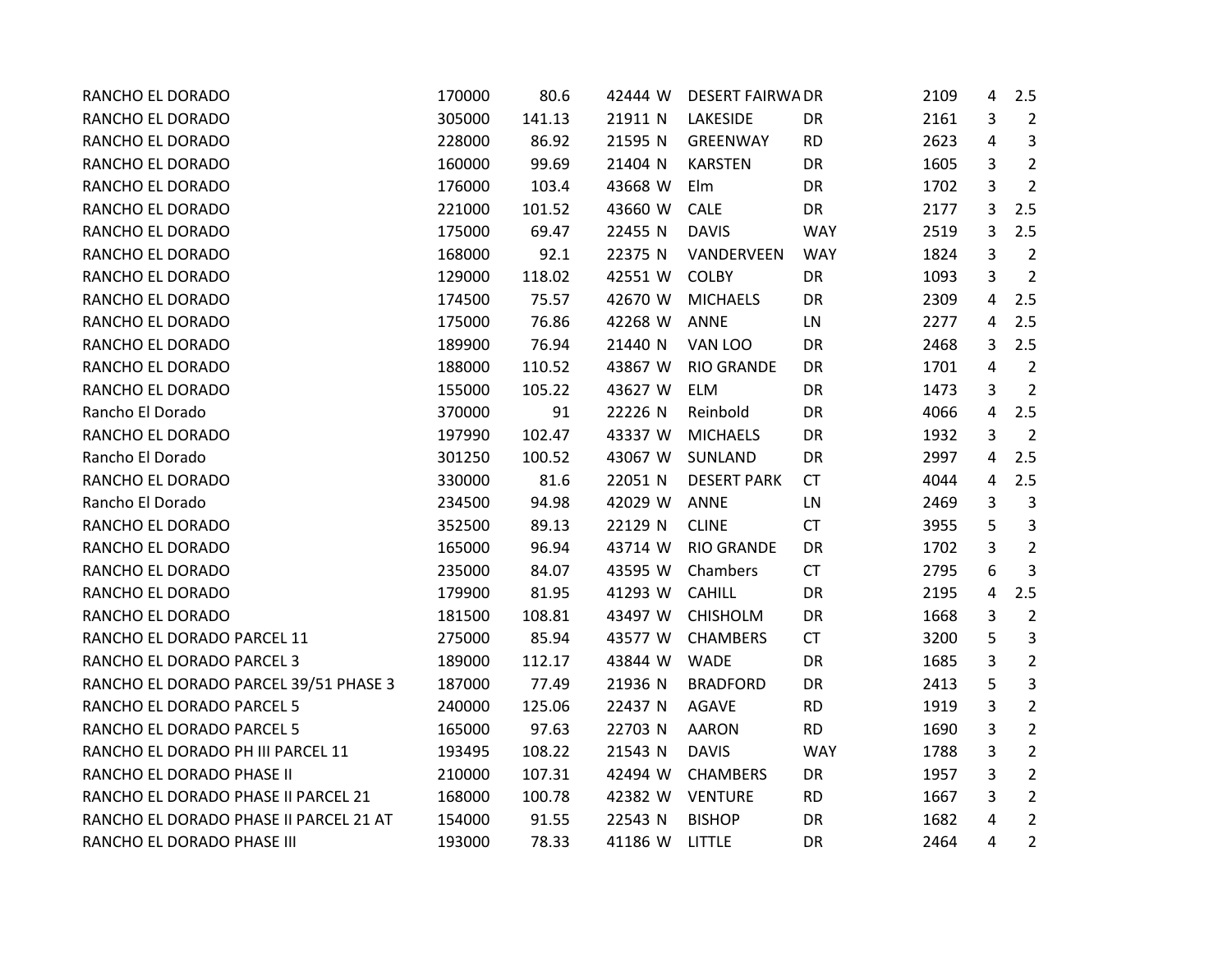| RANCHO EL DORADO PHASE III PARCEL 33  | 172000 | 78.36  | 41228 W | LITTLE                 | DR         | 2195 | 4              | 2.5            |
|---------------------------------------|--------|--------|---------|------------------------|------------|------|----------------|----------------|
| RANCHO EL DORADO PHASE III PARCEL 33  | 178500 | 81.36  | 21967 N | <b>BOLIVIA</b>         | <b>ST</b>  | 2194 | 4              | 2.5            |
| RANCHO EL DORADO PHASE III PARCEL 36A | 185495 | 121.48 | 41279 W | ELM                    | DR         | 1527 | 3              | $\overline{2}$ |
| RANCHO EL DORADO PHASE III PARCEL 36A | 243990 | 88.27  | 41311 W | <b>ELM</b>             | DR         | 2764 | 4              | 2.5            |
| RANCHO MIRAGE ESTATES PARCEL 1        | 170000 | 94.13  | 37837 W | <b>MERCED</b>          | <b>ST</b>  | 1806 | 3              | $\overline{2}$ |
| RANCHO MIRAGE ESTATES PARCEL 5        | 195000 | 88.63  | 38071 W | SAN CAPISTRAN AVE      |            | 2200 | 3              | $\overline{2}$ |
| RANCHO MIRAGE ESTATES PARCEL 5        | 214900 | 85.48  | 38088 W | <b>SANTA CLARA</b>     | <b>AVE</b> | 2514 | 5              | 3              |
| RANCHO MIRAGE ESTATES PARCEL 5        | 195000 | 94.98  | 38071 W | <b>SANTA CLARA</b>     | AVE        | 2053 | 4              | 2.5            |
| REDWOOD PARCEL 16 AT GLENNWILDE       | 176000 | 87.17  | 41204 W | <b>CIELO</b>           | LN         | 2019 | 3              | $\overline{2}$ |
| SANTA ROSA SPRINGS PARCEL 1           | 185000 | 110.91 | 17224 N | <b>ROSEMONT</b>        | ST         | 1668 | 3              | $\overline{2}$ |
| SANTA ROSA SPRINGS PARCEL 2           | 141000 | 107.55 | 42344 W | <b>BALSA</b>           | DR         | 1311 | 3              | $\overline{2}$ |
| SANTA ROSA SPRINGS PARCEL 2           | 175000 | 101.44 | 42463 W | <b>MIRA</b>            | <b>CT</b>  | 1725 | 3              | $\overline{2}$ |
| <b>SENITA</b>                         | 150000 | 97.78  | 42761 W | <b>CAMINO DE JAN--</b> |            | 1534 | 4              | $\overline{2}$ |
| <b>SENITA</b>                         | 149000 | 108.67 | 43974 W | <b>MAGNOLIA</b>        | <b>RD</b>  | 1371 | 3              | $\overline{2}$ |
| Senita                                | 217500 | 69.53  | 43210 W | Maricopa               | AVE        | 3128 | 5              | 2.5            |
| <b>SENITA</b>                         | 154555 | 90.07  | 43981 W | <b>COWPATH</b>         | <b>RD</b>  | 1716 | 3              | $\overline{2}$ |
| <b>SENITA</b>                         | 210000 | 63.01  | 19152 N | <b>KRISTAL</b>         | LN         | 3333 | 4              | 3              |
| <b>SENITA</b>                         | 229900 | 55.32  | 43604 W | <b>COWPATH</b>         | <b>RD</b>  | 4156 | 5              | 2.5            |
| <b>SENITA</b>                         | 159000 | 79.1   | 43786 W | <b>ELIZABETH</b>       | AVE        | 2010 | 3              | 2.5            |
| <b>SENITA UNIT 1</b>                  | 153000 | 99.86  | 43655 W | <b>MARICOPA</b>        | AVE        | 1532 | 3              | $\overline{2}$ |
| <b>SENITA UNIT 1</b>                  | 217000 | 69.35  | 43560 W | <b>COWPATH</b>         | <b>RD</b>  | 3129 | 4              | 3              |
| <b>SENITA UNIT 1</b>                  | 138000 | 115.86 | 43767 W | <b>MAGNOLIA</b>        | <b>RD</b>  | 1191 | 3              | $\overline{2}$ |
| <b>SENITA UNIT 1</b>                  | 174900 | 72.12  | 43943 W | <b>ELIZABETH</b>       | AVE        | 2425 | 5              | 3              |
| <b>SENITA UNIT 1</b>                  | 161000 | 106.69 | 43833 W | ARIZONA                | AVE        | 1509 | 3              | $\overline{2}$ |
| <b>SENITA UNIT 2</b>                  | 164900 | 74.21  | 43354 W | <b>COWPATH</b>         | <b>RD</b>  | 2222 | 5              | 3              |
| <b>SENITA UNIT 3</b>                  | 235000 | 59.6   | 19587 N | <b>TOYA</b>            | <b>ST</b>  | 3943 | 6              | 4              |
| <b>SENITA UNIT 3</b>                  | 145000 | 113.55 | 18374 N | <b>IBIS</b>            | <b>WAY</b> | 1277 | 3              | $\overline{2}$ |
| Smith Farms                           | 148000 | 104.01 | 40039 W | <b>MARY LOU</b>        | DR         | 1423 | 3              | $\overline{2}$ |
| Smith Farms                           | 166690 | 94.87  | 18509 N | <b>DAVIS</b>           | DR         | 1757 | 3              | $\overline{2}$ |
| <b>SMITH FARMS PARCEL 4</b>           | 174900 | 72.27  | 18500 N | <b>DAVIS</b>           | DR         | 2420 | 3              | 2.5            |
| <b>SMITH FARMS PARCEL 5</b>           | 131300 | 99.39  | 40025 W | <b>TAMARA</b>          | LN         | 1321 | 3              | $\overline{2}$ |
| SORRENTO                              | 194000 | 67.22  | 37269 W | <b>OLIVETO</b>         | AVE        | 2886 | 4              | 3              |
| <b>SORRENTO PARCEL 5</b>              | 150000 | 98.94  | 37464 W | <b>AMALFI</b>          | AVE        | 1516 | 4              | 2              |
| THUNDERBIRD FARMS CENTRAL             | 175000 | 140.22 | 50112 W | MOCKINGBIRD LN         |            | 1248 | $\overline{2}$ | 1.8            |